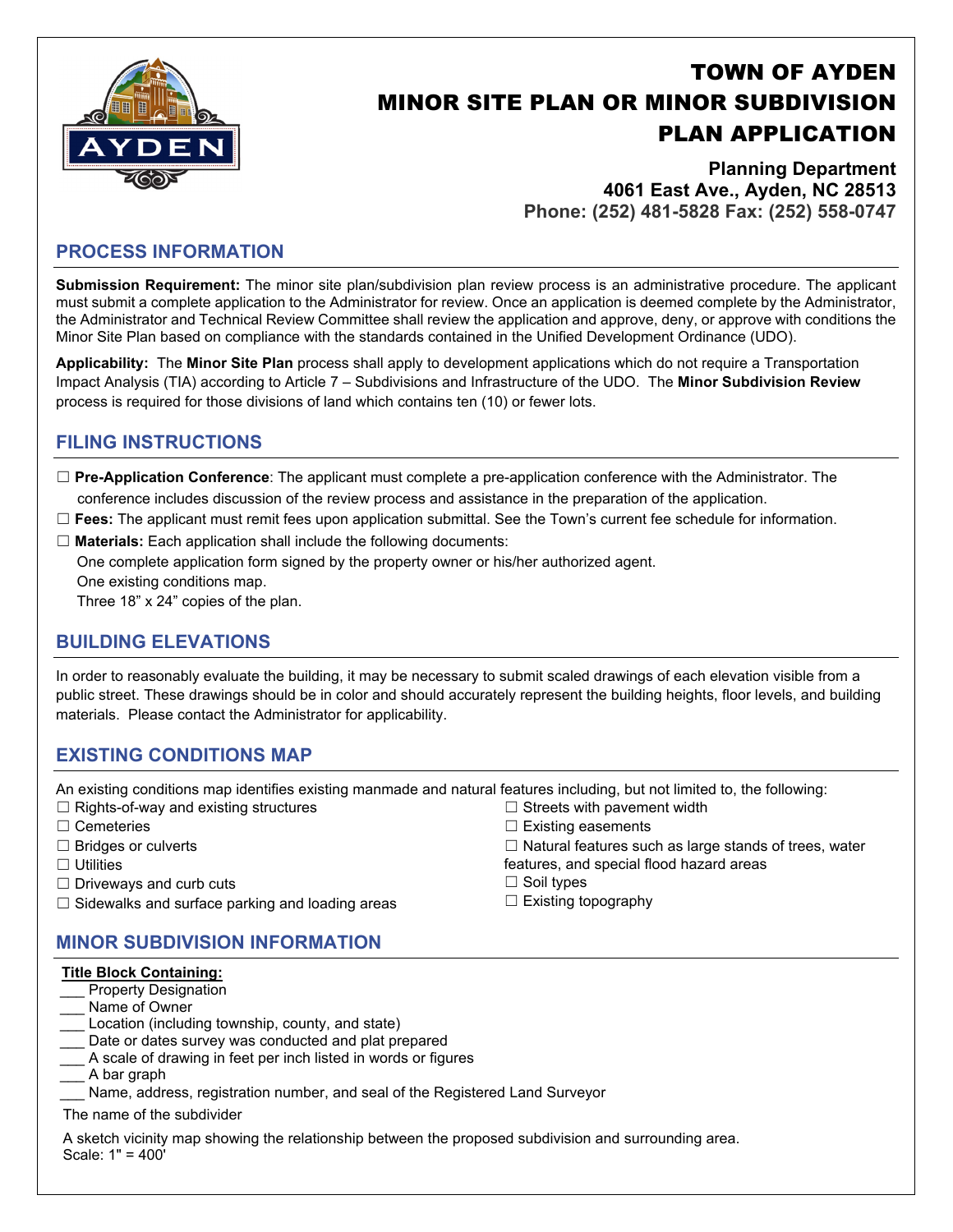Corporate limits, township boundaries, county lines if on the subdivision tract

The names, addresses, and telephone numbers of all owners, mortgagees, registered land surveyors, land planners, architects, landscape architects, and professional engineers responsible for the subdivision

The registration numbers and seals of the professional engineers

Date of plat preparation

North arrow and orientation

The boundaries of the tract or portion thereof to be subdivided, distinctly and accurately represented with all bearings and distances shown

The names of owners of adjoining property

The names of any adjoining subdivisions of record or proposed and under review

Building line minimum

The zoning classifications of the tract to be subdivided and adjoining properties

Scale: 1" = 100' or less

Proposed lot lines, lot and block numbers, and approximate dimensions

The lots numbered consecutively throughout the subdivision

The exact location of the flood hazard, floodway, and floodway fringe areas from the FIRM

#### **MINOR SITE PLAN INFORMATION**

A master plan is a detailed, two-dimensional drawing illustrating all required site features including:

- $\Box$  Buildings and parking areas
- □ Streets locations, street sections, and new and existing rights-of-way
- ☐ Lines and setbacks
- $\Box$  Required or proposed buffers
- $\Box$  Conceptual landscaping
- $\Box$  All related development calculations (e.g., density, proposed building areas, number of parking spaces, estimated impervious surface) in enough detail to show compliance with the UDO ordinance.
- ☐ Detailed engineering drawings such as subsurface utilities (e.g., water and sewer) and on-site stormwater facilities are not required for Master Plans, except that horizontal water and sewer locations shall be indicated as required by the utility provider.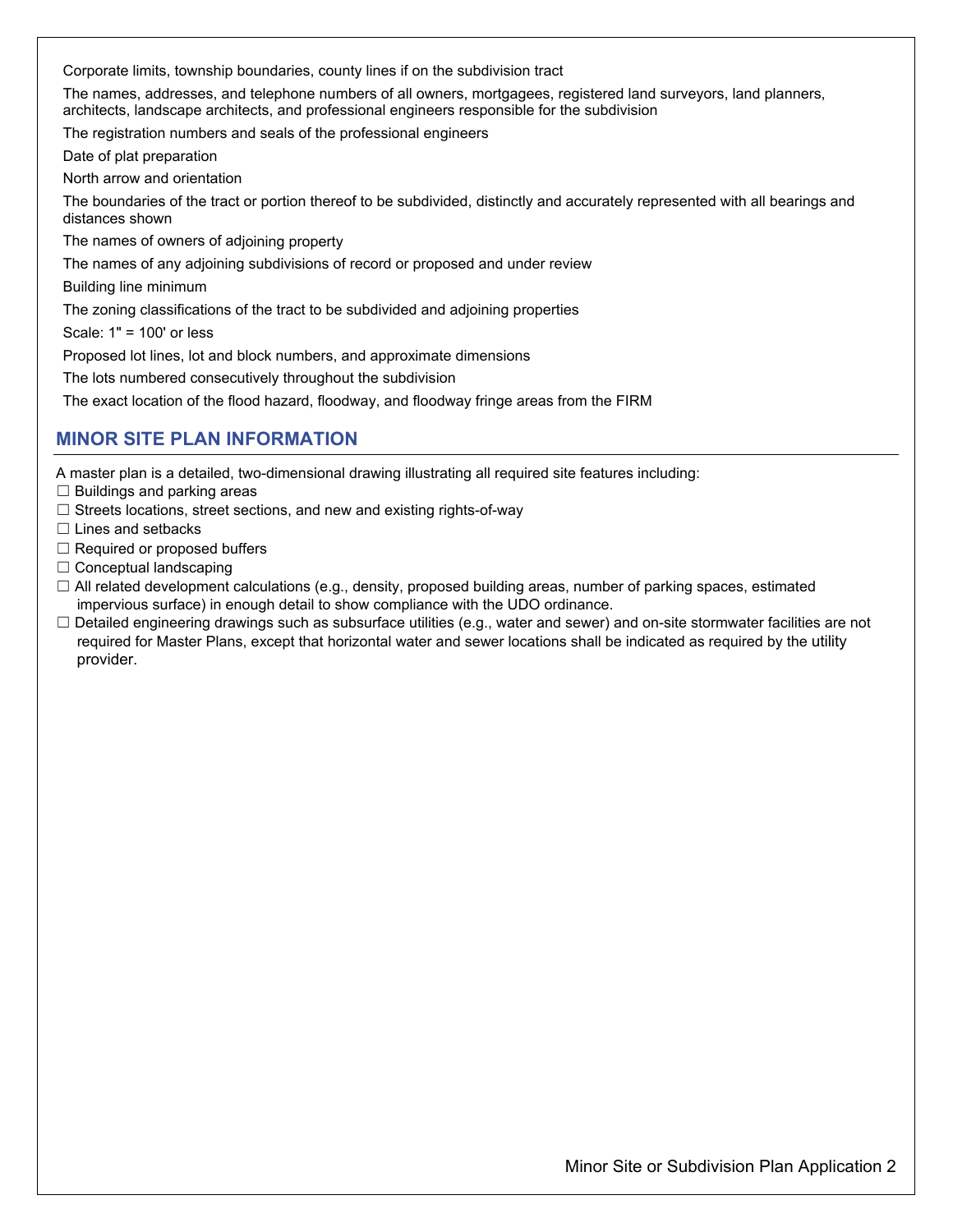

# TOWN OF AYDEN MINOR SITE PLAN OR MINOR SUBDIVISION PLAN APPLICATION

# **GENERAL INFORMATION**  Project Name: Project Address / Location: Jurisdiction: □ Corporate Limits □ □ ETJ County PIN No.: \_\_\_\_\_\_\_\_\_\_\_\_\_\_\_\_\_\_\_\_\_\_\_\_\_\_\_\_\_\_\_\_\_\_ Property Acreage: \_\_\_\_\_\_\_\_\_\_\_\_\_\_\_\_\_\_\_\_\_\_\_\_\_\_\_\_\_\_\_\_ Zoning District: \_\_\_\_\_\_\_\_\_\_\_\_\_\_\_\_\_\_\_\_\_\_\_\_\_\_\_\_\_\_\_\_\_\_\_ Special Flood Hazard Area \_\_\_\_\_ Yes \_\_\_\_\_ No Project Impervious Surface Area (sf): **CONTACT INFORMATION**  Applicant: \_\_\_\_\_\_\_\_\_\_\_\_\_\_\_\_\_\_\_\_\_\_\_\_\_\_\_\_\_\_\_\_\_\_\_\_\_\_\_\_\_\_\_\_\_\_\_\_\_\_\_\_\_\_\_\_\_\_\_\_\_\_\_\_\_\_\_\_\_\_\_\_\_\_\_\_\_\_\_\_\_\_\_\_\_\_\_\_ Address: \_\_\_\_\_\_\_\_\_\_\_\_\_\_\_\_\_\_\_\_\_\_\_\_\_\_\_\_\_\_\_\_\_\_\_\_\_\_\_\_\_\_\_\_\_\_\_\_\_\_\_\_\_\_\_\_\_\_\_\_\_\_\_\_\_\_\_\_\_\_\_\_\_\_\_\_\_\_\_\_\_\_\_\_\_\_\_\_ City: \_\_\_\_\_\_\_\_\_\_\_\_\_\_\_\_\_\_\_\_\_\_\_\_\_\_\_\_\_\_\_\_\_\_\_\_\_\_\_\_\_\_\_ State: \_\_\_\_\_\_\_\_\_\_\_\_\_\_\_\_\_\_\_ Zip: \_\_\_\_\_\_\_\_\_\_\_\_\_\_\_\_\_\_ Phone: \_\_\_\_\_\_\_\_\_\_\_\_\_\_\_\_\_\_\_\_\_\_\_\_\_\_\_\_\_\_\_\_\_\_\_\_\_\_\_\_\_ Email: \_\_\_\_\_\_\_\_\_\_\_\_\_\_\_\_\_\_\_\_\_\_\_\_\_\_\_\_\_\_\_\_\_\_\_\_\_\_\_\_\_\_ Property Owner (if different from applicant): Address: \_\_\_\_\_\_\_\_\_\_\_\_\_\_\_\_\_\_\_\_\_\_\_\_\_\_\_\_\_\_\_\_\_\_\_\_\_\_\_\_\_\_\_\_\_\_\_\_\_\_\_\_\_\_\_\_\_\_\_\_\_\_\_\_\_\_\_\_\_\_\_\_\_\_\_\_\_\_\_\_\_\_\_\_\_\_\_\_ City: \_\_\_\_\_\_\_\_\_\_\_\_\_\_\_\_\_\_\_\_\_\_\_\_\_\_\_\_\_\_\_\_\_\_\_\_\_\_\_\_\_\_\_ State: \_\_\_\_\_\_\_\_\_\_\_\_\_\_\_\_\_\_\_ Zip: \_\_\_\_\_\_\_\_\_\_\_\_\_\_\_\_\_\_ Phone: \_\_\_\_\_\_\_\_\_\_\_\_\_\_\_\_\_\_\_\_\_\_\_\_\_\_\_\_\_\_\_\_\_\_\_\_\_\_\_\_\_ Email: \_\_\_\_\_\_\_\_\_\_\_\_\_\_\_\_\_\_\_\_\_\_\_\_\_\_\_\_\_\_\_\_\_\_\_\_\_\_\_\_\_\_ **SIGNATURE**  The undersigned property owner, or duly authorized agent/representative thereof certifies that this application and the foregoing answers, statements, and other information herewith submitted are in all respects true and correct to the best of their knowledge and belief, with the understanding that any incorrect information submitted may result in the delay or rescheduling of the required public hearing and may result in the revocation of this application. I hereby authorize the Town of Ayden to review this request, visit the site, and contact any appropriate design professional in relation to questions generated as a result of the review. Applicant Printed Name: **Alternative According to According the According According to According the According According to According the According of According to According the According of According to According the Acco** Applicant Signature:  $\blacksquare$ Date:  $\Box$ **COVER SHEET DETAIL** The site plan coversheet should include the following detail: FOR TOWN OF AYDEN USE ONLY TECHNICAL REVIEW COMMITTEE REVIEW DATE ACTION: □ APPROVED □ DENIED ADMINISTRATOR'S SIGNATURE

Minor Site or Subdivision Plan Application 3